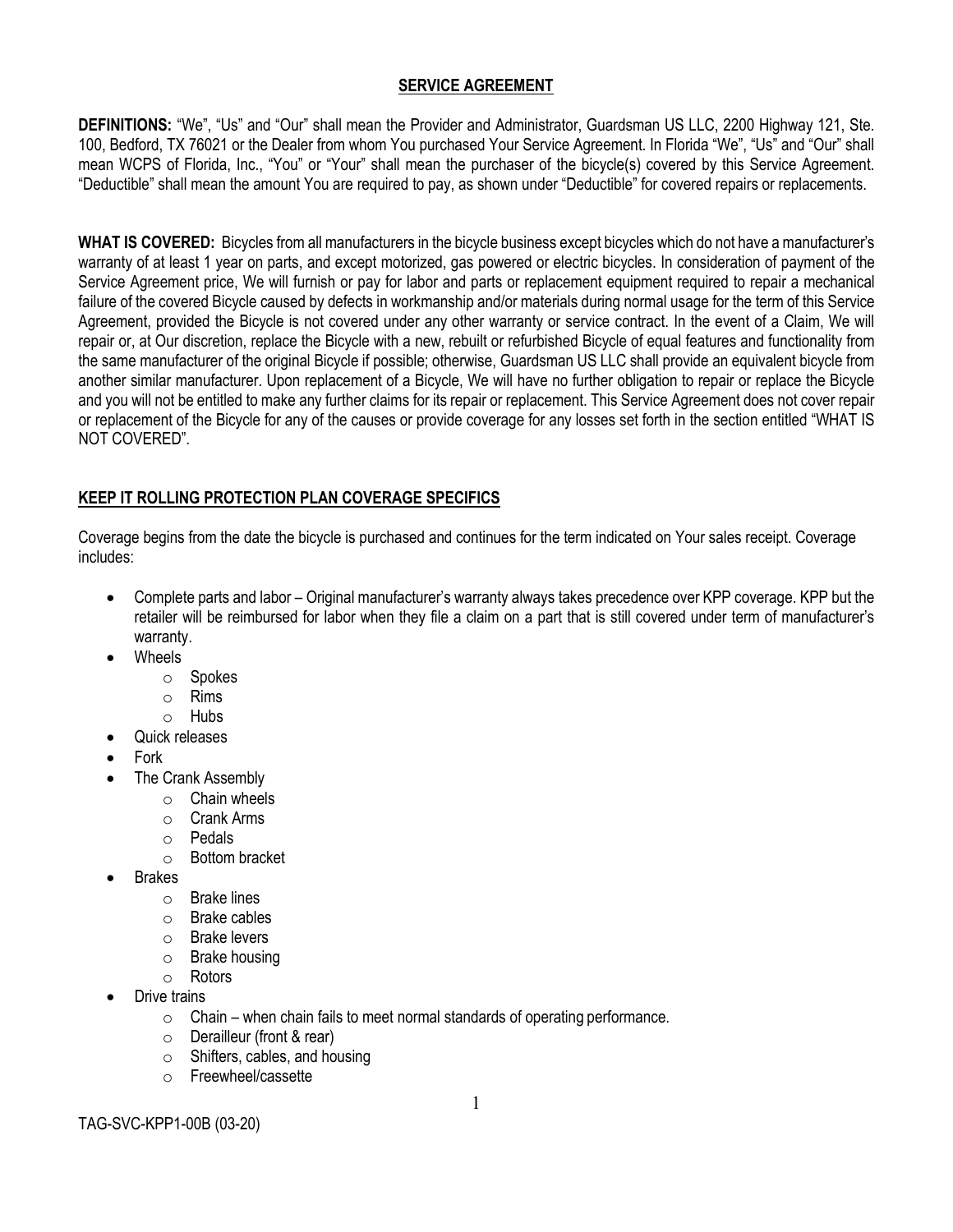**Limited to two drive train repairs or replacements per contract**

- **Suspension** 
	- o Front
	- o Rear
- Handlebar
- Handlebar stem
- Headset
- Seat post
- Seat frame
- Seat rails
- Seat collar
- Accessories
	- $\circ$  All accessories physically attached to the bike on the date of sale are covered

**DEDUCTIBLE:** In the event of a failure to Your bicycle, which is covered by this Service Agreement, You may be required to pay a Deductible of \$0.00 per repair or replacement of Your covered bicycle.

**PLACE OF SERVICE:** We will arrange to repair or replace the Bicycle during normal business hours. You will be responsible for delivery or shipment, prepaid and insured, of the Bicycle to Our authorized service facility for repair or replacement.

**LIMIT OF LIABILITY:** The total amount that we will pay for repairs made in connection with all claims that you make pursuant to this Service Agreement shall not exceed the purchase price of the Bicycle, less taxes. In the event that We make payments for repairs, which in the aggregate, are equal to the Purchase Price or We replace the Bicycle with a new, rebuilt or refurbished Bicycle of equal features and functionality from the same manufacturer of the original Bicycle, We will have no further obligations under this Service Agreement.

## **WE SHALL NOT BE LIABLE FOR ANY INCIDENTAL OR CONSEQUENTIAL DAMAGES, INCLUDING BUT NOT LIMITED TO, PROPERTY DAMAGE or, LOST TIME, RESULTING FROM THE FAILURE OF ANY BICYCLE OR EQUIPMENT OR FROM DELAYS IN SERVICE OR THE INABILITY TO RENDER SERVICE.**

# **TERM:**

This Service Agreement shall be effective as of the date you purchased Your Bicycle. It shall remain in effect, subject to the Limit of Liability defined above, for a period of three (3) or five (5) years as indicated on your sales receipt. The Bicycle manufacturer has primary responsibility for replacement or repair of the covered Bicycle during the manufacturer's warranty period. This Service Agreement shall terminate completely upon replacement of Your Bicycle or at the end of the term specified in Your sales receipt, whichever occurs first. All Bicycles replaced under this plan are the property of US in their entirety.

# **WHAT IS NOT COVERED:**

**(A) ANY EQUIPMENT LOCATED OUTSIDE THE UNITED STATES OF AMERICA OR CANADA;**

**(B) BICYCLE SOLD WITHOUT A MANUFACTURER'S WARRANTY OR SOLD "AS IS";**

**(C) ANY AND ALL PRE-EXISTING CONDITIONS THAT OCCUR PRIOR TO THE EFFECTIVE DATE OF THIS SERVICE AGREEMENT;**

**(D) DAMAGE FROM ACCIDENT, ABUSE, MISUSE, AND INTRODUCTION OF FOREIGN OBJECTS INTO THE BICYCLE, IMPROPER BICYCLE MODIFICATIONS OR ALTERATIONS;**

**(E) BICYCLE PAINT & DECALS, HANDLE BAR TAPE, SADDLE FABRIC OR COVER, BRAKE PADS, TIRES ANDTUBES; (F) FAILURE TO FOLLOW THE MANUFACTURER'S INSTRUCTIONS;**

**(G) LACK OF MANUFACTURER SPECIFIED MAINTENANCE, IMPROPER EQUIPMENT MODIFICATIONS, VANDALISM, ANIMAL OR INSECT INFESTATION, RUST, DUST, CORROSION, OR ACTS OF NATURE OR ANY OTHER PERIL ORIGINATING FROM OUTSIDE THE BICYCLE;**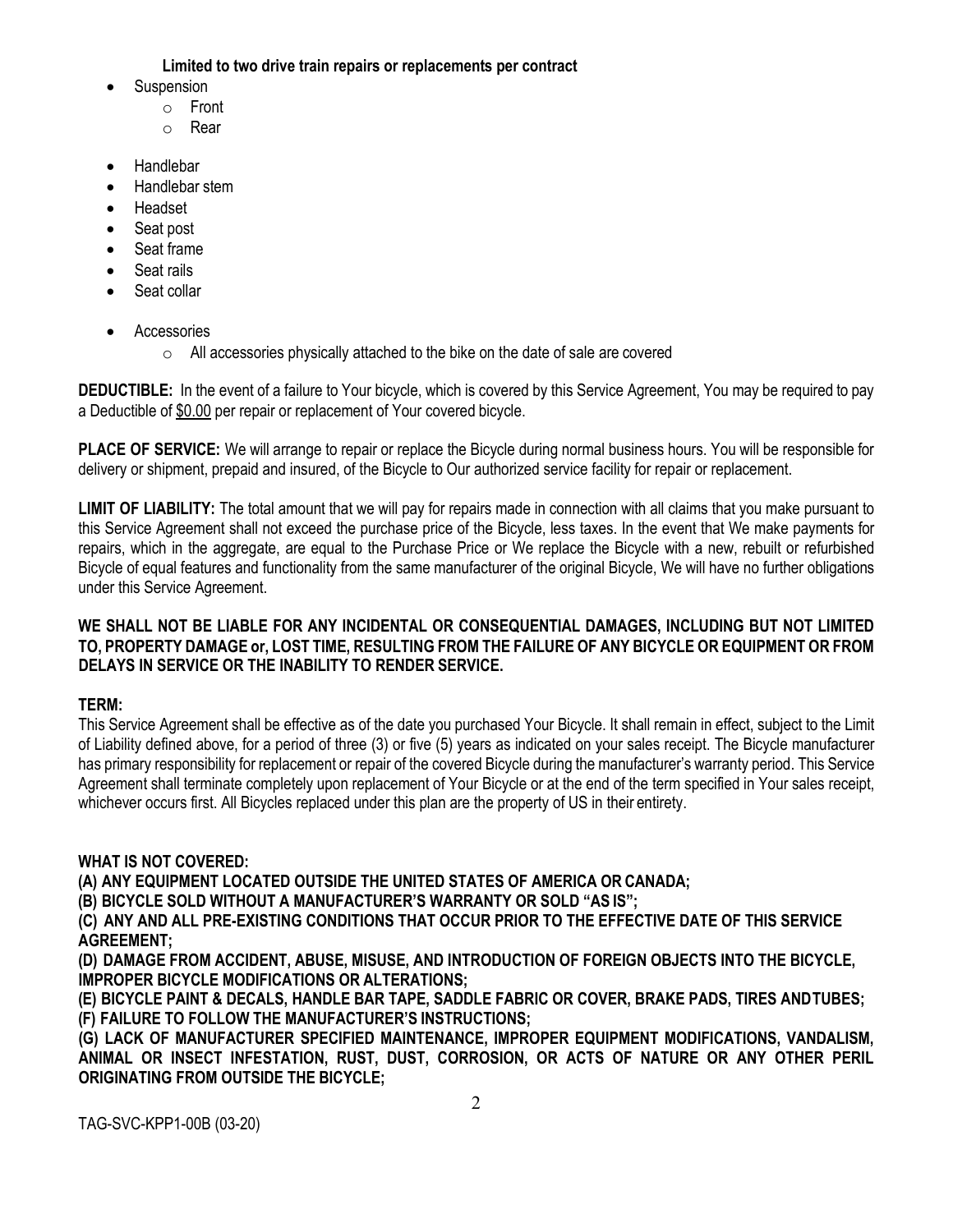**(H) THIRD PARTY ACTIONS (FIRE, COLLISION, VANDALISM, THEFT, ETC.);**

**(I) THE ELEMENTS OR ACTS OF GOD;**

**(J) WAR, INVASION OR ACT OF FOREIGN ENEMY, HOSTILITIES, CIVIL WAR, REBELLION, RIOT, STRIKE, LABOR DISTURBANCE, LOCKOUT OR CIVIL COMMOTION;**

**(K) DAMAGE COVERED BY THE MANUFACTURER, ANOTHER SERVICE AGREEMENT OR INSURANCE;**

**(L) PREVENTIVE MAINTENANCE, INCLUDING BUT NOT LIMITED TO SPEC-CHECKS AND ADJUSTMENTS; (M) COMMERCIAL USE;**

**(N) PERIODIC CHECK UPS AND/OR MAINTENANCE AS DIRECTED BY THE MANUFACTURER;**

**(O) ANY LOSSOTHER THAN A COVERED BREAKDOWNOF THE COVERED BICYCLE;**

**(P) NON-FUNCTIONAL OR AESTHETIC PARTS, INCLUDING BUT NOT LIMITED TO PLASTIC PARTS (S) ANY AND ALL CASES IN WHICH THE MANUFACTURER OF THE EQUIPMENT WOULD NOT HONOR ANY WARRANTY REGARDING THE EQUIPMENT;**

**(Q) FAILURE TO USE REASONABLE MEANS TO PROTECT THE BICYCLE FROM FURTHER DAMAGE AFTER A FAILURE OCCURS;**

**(R) SCRATCHES, PEELING PAINT AND FRAME DENTS;**

**(S) ACCESSORIES THAT ARE NOT SPECIFICALLY ATTACHED TO THE BICYCLE;**

**(T) NORMAL WEAR AND TEAR WHICH IS DEFINED AS GRADUAL REDUCTION IN OPERATING PERFORMANCE DURING THE LIFETIME OF THE COVERED BICYCLE;**

**(U) BICYCLE(S) WITH REMOVED OR ALTERED SERIAL NUMBERS;**

**(V) OTHER PARTS, NOT LISTED UNDER COVERED ITEMS, THAT ARE NORMALLY DESIGNATED TO BE REPLACED PERIODICALLY DURING THE LIFE OF THE BICYCLE (I.E., TIRES, TUBES, BRAKE PADS, BEARINGS, ETC.);**

**(W) BICYCLES SOLD SECOND HAND INCLUDING BUT NOT LIMITED TO FLOOR MODELS (UNLESS COVERED BY A FULL MANUFACTURER'S WARRANTY ON YOUR DATE OF PURCHASE) AND DEMONSTRATION MODELS;**

**(X) ANY REPAIR THAT IS A RESULT OF IN-WARRANTY PARTS NOT PROVIDED OR SHIPPED BY THEMANUFACTURER;**

**(Y) DAMAGE OR EQUIPMENT FAILURE WHICH IS COVERED BY MANUFACTURER'S WARRANTY, MANUFACTURER'S RECALL, OR FACTORY BULLETINS (REGARDLESS OF WHETHER OR NOT THE MANUFACTURER IS DOING BUSINESS**  AS AN ONGOING ENTERPRISE.);

**(Z) CONSEQUENTIAL DAMAGES OR DELAY IN RENDERING SERVICE UNDER THIS CONTRACT OR LOSS OF USE DURING THE PERIOD THAT THE BICYCLE IS AT THE REPAIR CENTER OR OTHERWISE AWAITINGPARTS;**

**(AA) SERVICE REQUIRED AS A RESULT OF ANY ALTERATION OF THE EQUIPMENT OR REPAIRS MADE BY ANYONE OTHER THAN THE AUTHORIZED SERVICE PROVIDER, ITS AGENTS, DISTRIBUTORS, CONTRACTORS OR LICENSEES OR THE USE OF SUPPLIES OTHER THAN THOSE RECOMMENDED BY THE MANUFACTURER;**

**(AB) REPAIRS RECOMMENDED BY A REPAIR FACILITY NOT NECESSITATED BY A MECHANICAL FAILURE; (AC) CHARGES RELATED TO "NO PROBLEM FOUND" DIAGNOSIS. NON-FAILURE PROBLEMS, INCLUDING BUT NOT LIMITED TO, ITEMS NOT COVERED, NOISES, SQUEAKS, ETC. INTERMITTENT ISSUES ARE NOT BICYCLE FAILURES.**

**WHAT TO DO IF COVERED BICYCLE REQUIRES SERVICE:** Visit the dealer you purchased the Keep It Rolling Protection Plan from, or call Guardsman US LLC at 1-866-493-6573 toll-free and explain the problem. The KPP contract will be verified and once the repair in question is approved, the dealer or you will receive a Repair Authorization number and dollar amount for the repair. **NOTE: THIS SERVICE AGREEMENT WILL BECOME VOID IF YOU MAKE UNAUTHORIZED REPAIRS.** We reserve the right to inspect the bicycle. Service will be provided during normal business hours and in the USA only.

**TRANSFER OF SERVICE AGREEMENT:** This Service Agreement may be transferred with the bicycle to any person in the United States by contacting Guardsman US LLC at 1-866-493-6573 toll-free.

**GUARANTEE:** This is not an insurance policy. We have obtained an insurance policy to insure our performance under this Service Agreement. Should We fail to pay any claim or fail to replace the Bicycle covered under this Service Agreement within sixty (60) days after Bicycle has been returned or, in the event that You cancel this Service Agreement, and We, fail to refund the unearned portion of the Service Agreement price, You are entitled to make a direct claim against the insurance company, Wesco Insurance Company, at 1-866-505-4048 or 59 Maiden Lane, 6th Floor, New York, NY10038.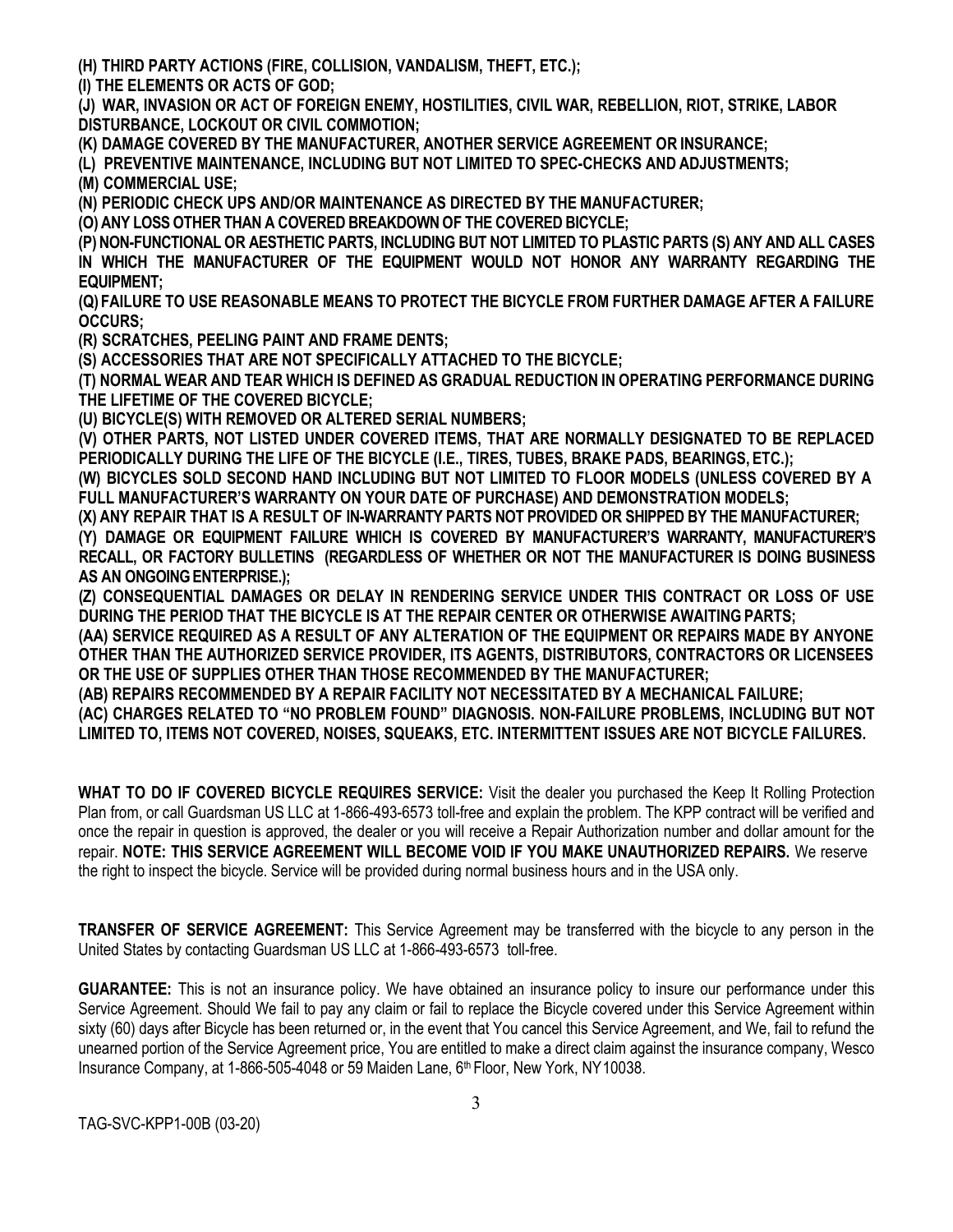#### **NOTE: THE ABOVE GUARANTEE DOES NOT APPLY TO SERVICE AGREEMENTS SOLD IN THE STATE OF FLORIDA.**

**CANCELLATION:** You may cancel this Service Agreement at any time. To arrange for cancellation of this Service Agreement, call us at 1-866-493-6573 toll-free. The refund amount of the Service Agreement price will be prorated based on the remaining contract term minus any claims that have been paid or pending. Cancellation by Us will be done in accordance applicable state laws and regulations.

### **SPECIAL STATE DISCLOSURES**

Regulation of service plans may vary widely from state to state. Any provision within this service agreement plan ("Service Agreement") which conflicts with the laws of the state where you live shall automatically be considered to be modified in conformity with applicable state laws and regulations as set forth below. The following state specific requirements apply if your Service Agreement was purchased in one of the following states and supersede any other provision within your Service Agreement terms and conditions to the contrary.

**Alabama: HOW TO FILE A CLAIM -** If You need to file a Claim under this Service Contract, You must obtain authorization by calling the Administrator at 1-866-493-6573. Failure to obtain prior authorization may result in non-payment. **CANCELLATION** is removed in its entirety and replaced as follows: You may cancel this Service Agreement at any time. If Your cancellation request is within 30 days of the Contract purchase date, You will receive a 100% refund of the Contract purchase price paid by You, minus any Claims paid by Us Any refund may be credited to any outstanding balance of Your account and the excess, if any, returned to You. If any refund due to You is not paid within 45 days after the return of the service contract to Us we will pay 10% interest on the refund for every 30 days that the refund is not issued to You. If Your cancellation request is made after 30 days of the Contract purchase date, You will receive a pro‐rata refund of the Contract purchase price paid by You, minus any Claims paid by Us. We may only cancel this Plan for the following reasons: - Non-payment of the Plan purchase price/fee by You; − Material misrepresentation by You; or − Substantial breach of duties under this Plan by You in relation to the covered Product or its use. If We cancel this Plan, We will provide written notice to You at least 15 days prior to the effective date of cancellation. Such notice will be sent to Your current address in Our file (email or physical address as applicable), with the reason for and effective date of such cancellation. If We cancel this Plan, You will receive a pro-rata refund based upon the same criteria as outlined above and no cancellation fee shall apply.

**Arizona: LIMITOF LIABILITY** is amended as follows: in additionto thatwhich is noted above, neitherwe nor the administrator northe retailer shall be liable for any incidental or consequential damages; including but not limited to: property damage, lost time, lost data, or lost income/wages resulting from the failure of or damage to any covered product or component thereof, regardless of whether such failure or damage is covered under the provisions of this contract, or from delays in service or the inability to render service, or resulting from the unavailability of repair or replacement parts/components/items or inability to provide exact match replacement, or if the information provided by You cannot be verified as accurate or is found to be deceptively inaccurate; including any inherent product flaws.**WHAT IS NOT COVERED** - We shall not provide coverage only for those specifically listed items in the **"WHAT IS NOT COVERED"** section which occurred while owned by You. "Pre-existing conditions" definition is deleted and replaced with: If the information provided by You cannot be verified as accurate or is found to be deceptively inaccurate. **CANCELLATION** is amended as follows: The Provider may only cancel this Service Contract for fraud by You, material misrepresentation by You, nonpayment by You or a substantial breach of duties by You relating to the covered property or its use. In no event will any claims incurred or paid be deducted from any refund.

**Arkansas: HOW TO FILE A CLAIM** - If You need to file a Claim under this Service Contract, You must obtain authorization by calling the Administrator at 1-866-493-6573. Failure to obtain prior authorization may result in non-payment.

**California:** Guardsman Industries, LLC (License No. SA-83) is the Service Contract Administrator and Warrantech Consumer Product Services, Inc. (License No. SA-1) is the Obligor for this Service Contract. **CANCELLATION** is amended as follows: This Service Contract may be cancelled by the Service Contract Holder for any reason, including, but not limited to, the Device covered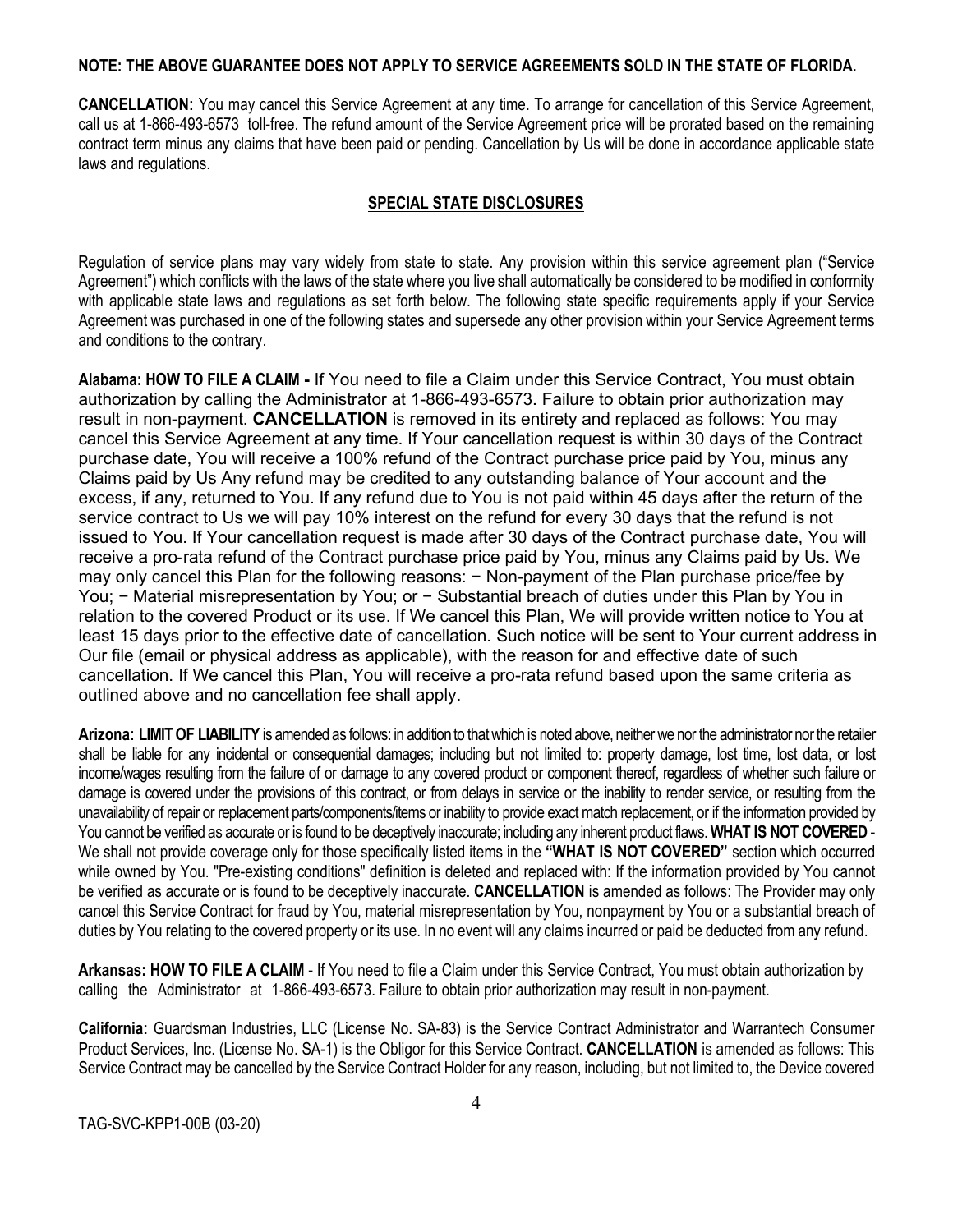under this Service Contract being sold, lost, stolen or destroyed. If You decide to cancel Your Service Contract, and Your cancellation notice is received by the Administrator within sixty (60) days of the date You received the Service Contract and no claims have been paid, You will be refunded the full Service Contract price. If You have made claims against the Service Contract or cancellation notice is received by the Administrator after sixty (60) days of the date You received the Service Contract, You will be refunded a pro-rated amount of the Service Contract price, less any claims paid.

**Connecticut:** This Service Contract is an agreement between the Obligor/Provider, Guardsman US LLC, 2200 Highway 121, Ste. 100, Bedford, TX 76021, 1-866-493-6573 and You. In the event of a dispute with Administrator, You may contact The State of Connecticut, Insurance Department, P.O. Box 816, Hartford, CT 06142-0816, Attn: Consumer Affairs. The written complaint must contain a description of the dispute, the purchase or lease price of the Product, the cost of repair of the Product and a copy of the warranty Service Contract. **GUARANTEE** is amended as follows: If We fail to pay or to deliver service on a claim within sixty (60) days after proof of loss has been filed, or in the event You cancel this Service Agreement and We fail to issue any applicable refund within sixty (60) days after cancellation, file a claim against the insurer, Wesco Insurance Company at 59 Maiden Lane, 43rd Floor, New York, NY 10038, by calling 1-866-505-4048. **CANCELLATION** is amended as follows: This Service Contract may be cancelled by the Service Contract Holder if the Device covered under this Service Contract is returned, sold, lost, stolen or destroyed.

**Florida:** This Service Contract is between the Provider, WCPS of Florida, Inc. (License No. 80202) and You, the purchaser. The rates charged to You for this Service Contract are not subject to regulation by the Florida Office of Insurance Regulation. **CANCELLATION** is deleted and replaced with the following: You may cancel Your Service Contract by informing the selling dealer or the Administrator, WCPS of Florida, Inc. (License No. 80202) of Your cancellation request. In the event the Service Contract is canceled by You, return of the premium shall be based upon one hundred percent (100%) of the unearned pro-rata premium less any Claims that have been paid or less the cost of repairs made on Your behalf. In the event the Service Contract is canceled by the Administrator or Provider, return of the premium shall be based upon one hundred percent (100%) of the unearned pro-rata premium less any Claims that have been paid or less the cost of repairs made on Your behalf.

**Georgia: CANCELLATION** is amended as follows: In no event will any claims incurred or paid be deducted from any refund and if applicable, in cases where the original retailer closed, is out of business or You (contract holder) have moved out of the retailer's normal delivery area. If a cancellation fee is applicable, it will not exceed 10% of the pro-rata refund amount and only applies to cancellations by the contract holder. The Provider may only cancel this Service Contract for fraud by You, material misrepresentation by You, or nonpayment by You. If the Provider cancels, the Provider must provide 30 days written notice of cancellation. If the purchase of this Contract was financed, the lienholder may only cancel this Contract for non-payment if they hold a power of attorney. **WHAT IS NOT COVERED** – Only unauthorized product repairs, modifications or alterations performed after the effective date of the Service Contract are excluded. PRE-EXISTING CONDITIONS – The "PreExisting Condition:" definition is deleted and replaced with: conditions that were caused by You or known by You prior to purchasing this Service Contract. Any arbitration provision is deleted in its entirety.

**Illinois:** Covered items must be in place and in good operating condition on the effective date of coverage and become inoperative due to defects in materials or workmanship, Power Surge event, or ADH event if applicable to Your Plan, after the effective date of this Service Contract This Service Contract does not cover failures resulting from normal wear andtear.

**Indiana:** This Contract is not insurance and is not subject to Indiana insurance law. Your proof of payment to the Retailer for this Service Contract shall be considered proof of payment to the insurance company which guarantees Our obligations to You. If We fail to perform or make payment due under this Contract within sixty (60) days after You request the performance or payment, You may request the performance or payment directly from the insurer that issued the provider's Service Contract reimbursement policy, including any applicable requirement under the Contract that the provider refund any part of the cost of the Contract upon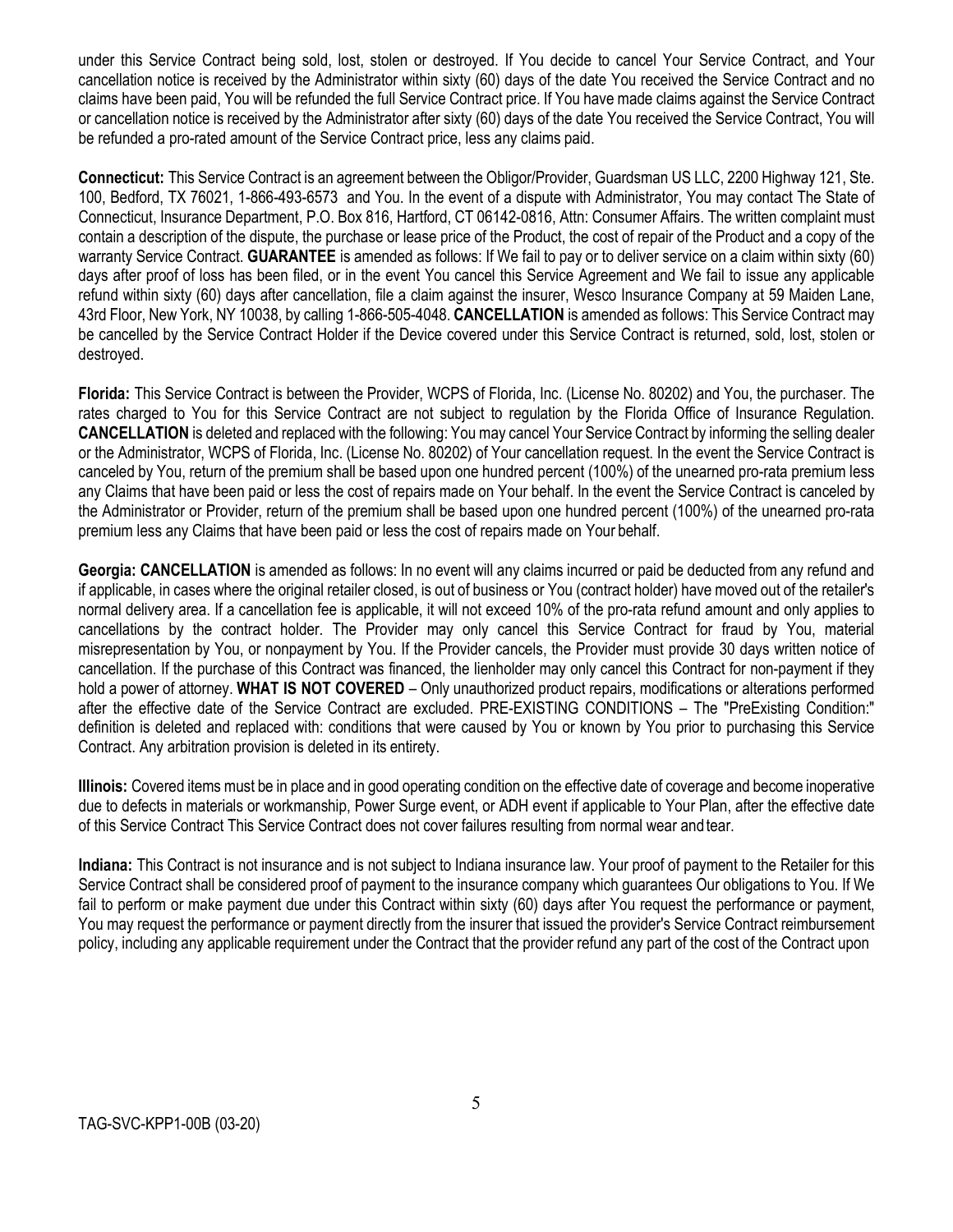cancellation of the Contract. PRE-EXISTING CONDITIONS – The "Pre-Existing Condition:" definition is deleted and replaced with: conditions that were caused by You or known by You prior to purchasing this Service Contract.

**Michigan:** If performance of the Service Contract is interrupted because of a strike or work stoppage at the company's place of business, the effective period of the Service Contract shall be extended for the period of the strike or work stoppage.

**Nevada: CANCELLATION** is amended as follows: In no event will any claims incurred or paid be deducted from any refund. We may cancel this Service Agreement within seventy (70) days from the date of purchase for any reason. After seventy (70) days, We may only cancel this Service Agreement for nonpayment by You, fraud or material misrepresentation by You, or a substantial breach of duties by You relating to the covered property or its use if it occurred after the effective date of the service contract and it substantially and materially increased the service required under the service contract. If We cancel this Service Contract, You will be entitled to a pro-rata refund of the unearned Service Contract fee, no cancellation fee shall apply, and We shall mail a written notice to You at the last known address held by Us at least fifteen (15) days preceding the effective date of cancellation. The notice will state the effective date and the reason for the cancellation. If Your Service Contract was financed, the outstanding balance will be deducted from any refund. You may void this contract by returning the contract to us within 20 days after the date we mailed the contract to you or within 10 days if the contract was furnished to you at the time of purchase. We will refund the full purchase price if no claim has been made within 45 days after the contract is returned to us. If we do not refund the premium within 45 days we will pay you a penalty of 10 percent of the purchase for each 30-day period the refund remains unpaid.

If you elect to cancel this contract after the first 45 days the cancellation provisions in the contract will apply. This contract shall not be voided by us unless you have committed fraud or material misrepresentation in obtaining this contract or in presenting a claim for service thereunder.

**WHAT IS NOT COVERED** – This Contract provides coverage that is excess over any other applicable coverage. Only unauthorized product repairs, modifications or alterations performed after the effective date of the Service Contract, or damages arising from such actions are excluded.

If Your service contract relates to goods that are essential to Your health and safety and the repair of such goods is covered under the terms and conditions of Your contract, You may request emergency service at any time by calling Us at 1-866-493-6573. If the emergency service involves the loss of heating or cooling, loss of plumbing or substantial loss of electrical service and the emergency renders a dwelling unfit for a person to live in because of defects that immediately endanger the health and safety of the occupants of the dwelling, We will commence repairs within 24 hours after the report of the claim and will complete repairs as soon as reasonably practicable thereafter. If We determine that repairs cannot practicably be completed within 3 calendar days after the report of the claim, We will provide a status report to You and to the Nevada Insurance Commissioner as required by Nevada law.

Any reference to 'administrative fee' with respect to cancellation is changed to 'cancellation fee'.

If You are not satisfied with the manner in which We are handling Your claim, You may contact the Nevada Insurance Commissioner by use of the toll-free telephone number of the Insurance Division, (888) 872-3234.

This contract is not renewable.

**New Hampshire:** In the event You do not receive satisfaction under this Service Contract, You may contact the New Hampshire Insurance Department at, 21 South Fruit Street, Suite 14, Concord, NH 03301, 603-271-2261.

**New Mexico: GUARANTEE** is amended to include: This service contract is insured by Wesco Insurance Company. If the service contract provider fails to pay You or otherwise provide You with the covered service within sixty (60) days of Your submission of a valid claim, You may submit Your claim to Wesco Insurance Company at 866-505-4048, [regulatorycompliance@amtrustgroup.com,](mailto:regulatorycompliance@amtrustgroup.com) or 59 Maiden Lane, 43rd Floor, New York, NY 10038. If you have any concerns regarding the handling of your claim, you may contact the Office of Superintendent of lnsurance at 855-427-5674. **CANCELLATION** is amended as follows: We may cancel this Service Contract within seventy (70) days from the date of purchase for any reason. After seventy (70) days, We may only cancel this Service Contract for the following acts by the Contract Holder: Non-payment; discovery of fraud or material misrepresentation by the Contract Holder in obtaining the Service Contract or in presenting a claim; or discovery of either of the following if it occurred after the effective date of the Service Contract and substantially and materially increased the service required under the Service Contract: an act or omission; or a violation of any condition of the Service Contract.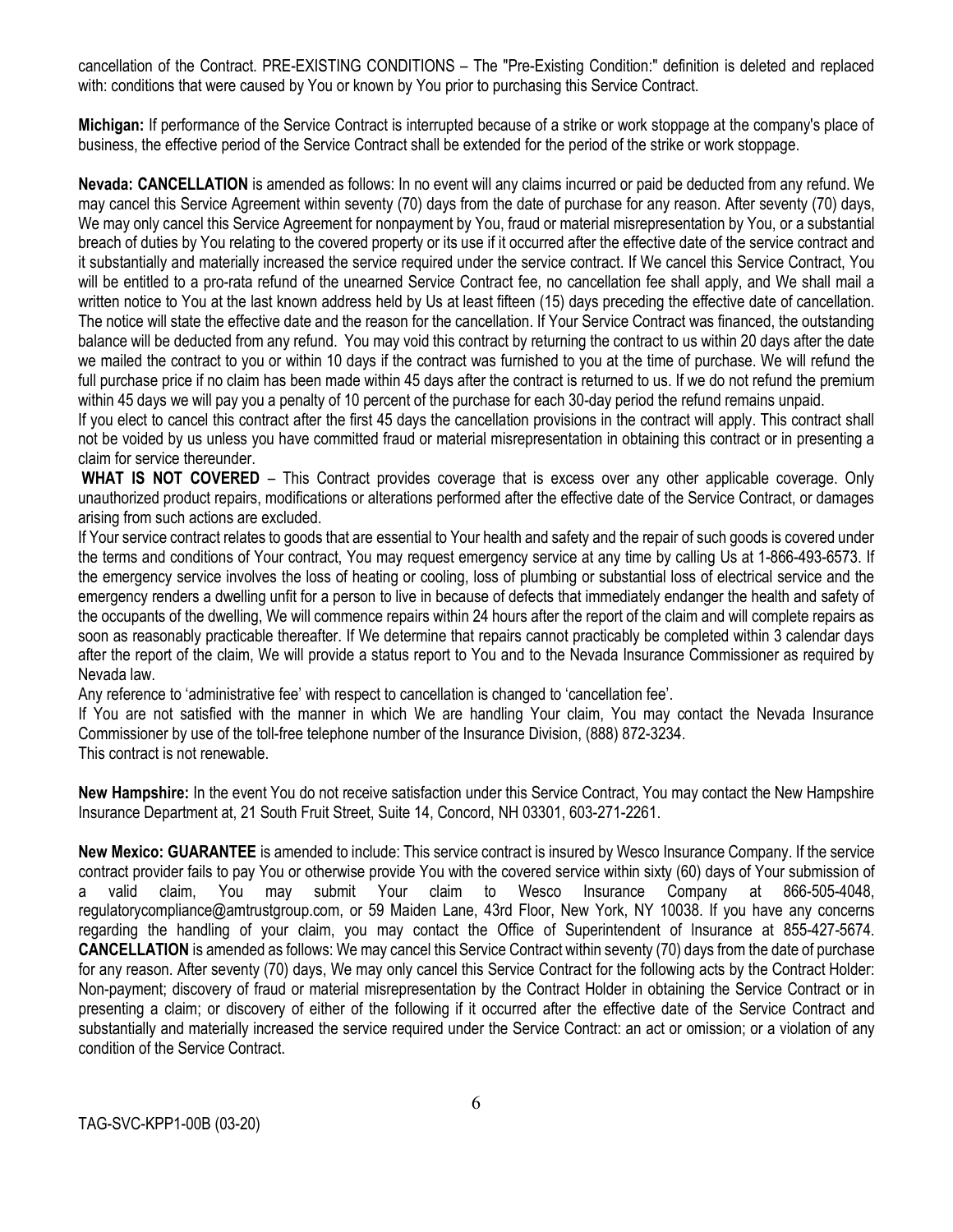**North Carolina: CANCELLATION** is amended as follows: We may only cancel this Service Contract for non-payment of the purchase price of the Service Contract or a direct violation of the Service Contract by You.

**Oklahoma:** The Service Warranty Association is Guardsman US LLC, 2200 Highway 121, Ste. 100, Bedford, TX 76021, 1-866- 493-6573, Oklahoma Identification #507496076. This is not an insurance contract. Coverage afforded under this service warranty is not guaranteed by the Oklahoma Insurance Guaranty Association. **CANCELLATION** is deleted and replaced with the following: You may cancel Your Service Contract at any time by informing Us or the Administrator. If You cancel this Service Contract within the first thirty (30) days and no Claim has been authorized or paid within the first thirty (30) days, We will refund the entire Service Contract purchase price. If You cancel this Service Contract after the first thirty (30) days, or have made a Claim within the first thirty (30) days, return of the Provider fee shall be based upon one hundred percent (100%) of the unearned pro-rata Provider fee less the actual cost of any service provided under the Service Contract. If We cancel this Service Contract, return of the Provider fee shall be based upon one hundred percent (100%) of unearned pro-rata Provider fee less the actual cost of any service provided under the Service Contract.

**Oregon:** This Service Contract is an agreement between the Obligor/Provider, Guardsman US LLC, 2200 Highway 121, Ste. 100, Bedford, TX 76021, 1-866-493-6573 and You. NOTICE: If the purchase of this Contract was financed, any outstanding balance due to the finance company will be deducted from any due refund and paid to the finance company instead of You. The refund amount paid to the finance company may be less than the Contract purchase price financed if claims have been paid by Us. **HOW TO FILE A CLAIM** - If You need to file a Claim under this Service Contract, You must obtain authorization by calling the Administrator at 1-866-493-6573. Failure to obtain prior authorization may result in non-payment. **CANCELLATION** is amended to add: If the purchase of this Contract was financed, any outstanding balance due to the finance company will be deducted from any due refund and paid to the finance company instead of You. The refund amount paid to the finance company may be less than the Contract purchase price financed if claims have been paid by Us.

**South Carolina:** If You have any questions regarding this Service Contract, or a complaint against the Obligor, You may contact the South Carolina Department of Insurance at 1201 Main Street, Suite 1000, Columbia, South Carolina 29201, (803) 737-6160.

**Texas:** The Administrator is Guardsman US LLC, Service Contract Administrator No. 731. If You have any questions regarding the regulation of the Service Contract Provider or a complaint against the Obligor, You may contact the Texas Department of Licensing & Regulation, 920 Colorado, P.O. Box 12157, Austin, Texas 78711, (800) 803-9202. **CANCELLATION** section is amended as follows: You may return this Service Contract within thirty (30) days of the date of purchase of this Service Contract. If this Service Contract is cancelled within the first thirty (30) days, We will refund the entire Service Contract charge, less claims paid. If this Service Contract is cancelled after the first thirty (30) days, You will receive a pro-rata refund of the Service Contract price less claims paid. A ten percent (10%) penalty per month will be added to a refund that is not made within thirty (30) days of Your cancellation request to the Provider. You may apply for reimbursement directly to the insurer if a refund or credit is not paid before the 46th day after the date on which the Service Agreement is canceled. These provisions apply only to the original purchaser of the Service Agreement.

**Utah:** The Provider/Obligor is Guardsman US LLC, 2200 Highway 121, Ste. 100, Bedford, TX 76021, 1-866-493-6573 . This Service Contract or warranty is subject to limited regulation by the Utah Insurance Department. To file a complaint, contact the Utah Insurance Department. Coverage afforded under this Service Contract is not guaranteed by the Property and Casualty Guaranty Association. **GUARANTEE** is amended as follows: Should the provider fail to pay or provide service on any claim within 60 days after proof of loss has been filed, the contract holder is entitled to make a claim directly against the Insurance Company. **CANCELLATION** – Is amended as follows: We may only cancel this Service Contract for material misrepresentation by You, nonpayment by You or a substantial breach of contractual duties by You relating to the covered property or its use. If We cancel this Service Contract for material misrepresentation or a substantial breach of contractual duties, such cancellation will be effective thirty (30) days after mailing of notice. If We cancel this Service Contract for non-payment, such cancellation will be effective fifteen (15) days after the mailing of notice. The notice will state the effective date and the reason for the cancellation.